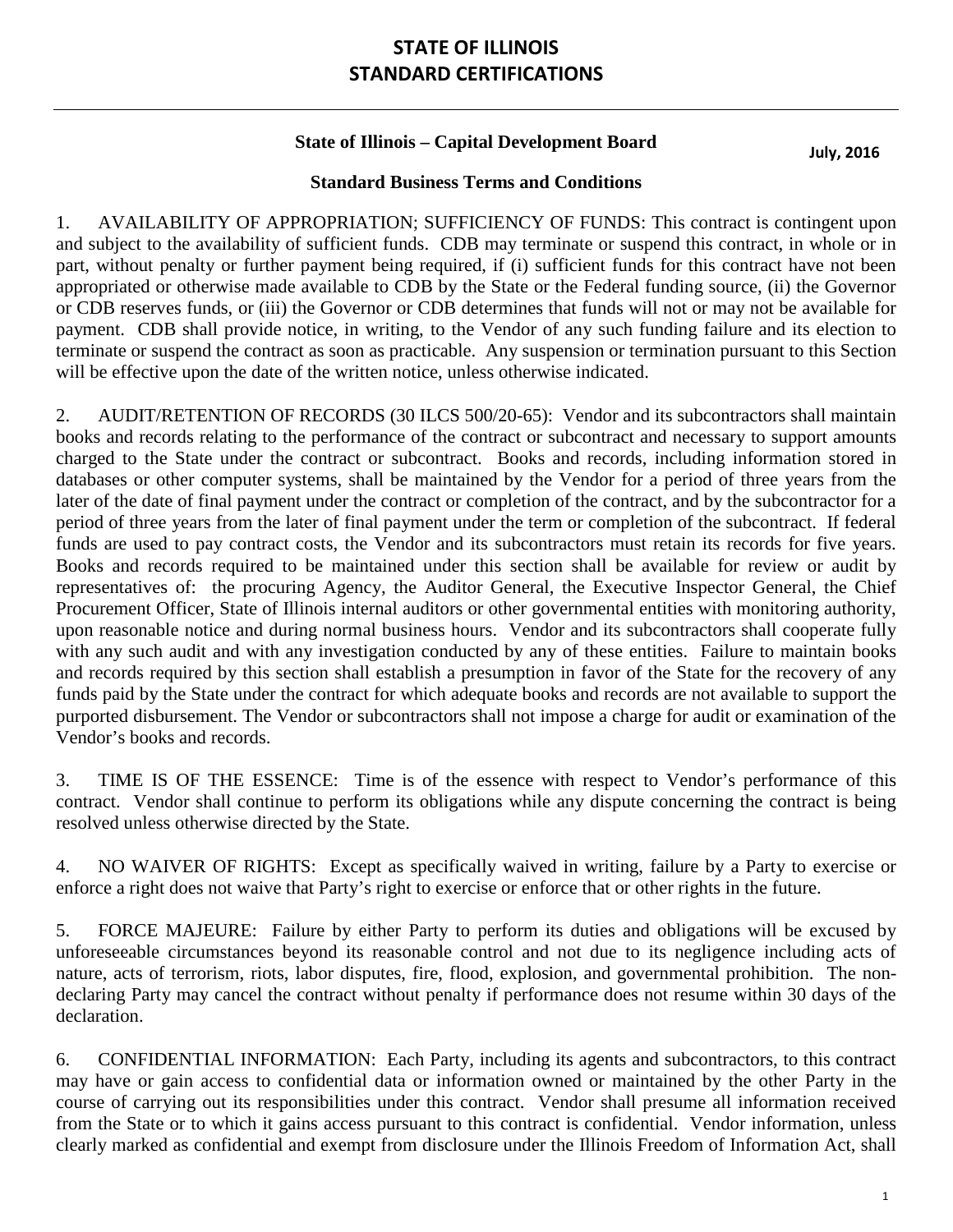## **STATE OF ILLINOIS STANDARD CERTIFICATIONS**

be considered public. No confidential data collected, maintained, or used in the course of performance of the contract shall be disseminated except as authorized by law and with the written consent of the disclosing Party, either during the period of the contract or thereafter. The receiving Party must return any and all data collected, maintained, created or used in the course of the performance of the contract, in whatever form it is maintained, promptly at the end of the contract, or earlier at the request of the disclosing Party, or notify the disclosing Party in writing of its destruction. The foregoing obligations shall not apply to confidential data or information lawfully in the receiving Party's possession prior to its acquisition from the disclosing Party; received in good faith from a third-party not subject to any confidentiality obligation to the disclosing Party; now is or later becomes publicly known through no breach of confidentiality obligation by the receiving Party; or is independently developed by the receiving Party without the use or benefit of the disclosing Party's confidential information.

7. USE AND OWNERSHIP: All work performed or supplies created by Vendor under this contract, whether written documents or data, goods or deliverables of any kind, shall be deemed work-for-hire under copyright law and all intellectual property and other laws, and the State of Illinois is granted sole and exclusive ownership to all such work, unless otherwise agreed in writing. Vendor hereby assigns to the State all right, title, and interest in and to such work including any related intellectual property rights, and/or waives any and all claims that Vendor may have to such work including any so-called "moral rights" in connection with the work. Vendor acknowledges the State may use the work product for any purpose. Confidential data or information contained in such work shall be subject to confidentiality provisions of this contract.

8. INDEPENDENT CONTRACTOR: Vendor shall act as an independent contractor and not an agent or employee of, or joint venturer with the State. All payments by the State shall be made on that basis.

9. SOLICITATION AND EMPLOYMENT: Vendor shall not employ any person employed by the State during the term of this contract to perform any work under this contract. Vendor shall give notice immediately to the Agency's director if Vendor solicits or intends to solicit State employees to perform any work under this contract.

10. COMPLIANCE WITH THE LAW: The Vendor, its employees, agents, and subcontractors shall comply with all applicable federal, state, and local laws, rules, ordinances, regulations, orders, federal circulars and all license and permit requirements in the performance of this contract. Vendor shall be in compliance with applicable tax requirements and shall be current in payment of such taxes. Vendor shall obtain at its own expense, all licenses and permissions necessary for the performance of this contract.

11. BACKGROUND CHECK: Whenever the State deems it reasonably necessary for security reasons, the State may conduct, at its expense, criminal and driver history background checks of Vendor's and subcontractors officers, employees or agents. Vendor or subcontractor shall reassign immediately any such individual who, in the opinion of the State, does not pass the background checks.

12. APPLICABLE LAW: This contract shall be construed in accordance with and is subject to the laws and rules of the State of Illinois. The Department of Human Rights' Equal Opportunity requirements (44 Ill. Adm. Code 750) are incorporated by reference. Any claim against the State arising out of this contract must be filed exclusively with the Illinois Court of Claims (705 ILCS 505/1). The State shall not enter into binding arbitration to resolve any contract dispute. The State of Illinois does not waive sovereign immunity by entering into this contract. The official text of cited statutes is incorporated by reference (An unofficial version can be viewed at <http://www.ilga.gov/legislation/ilcs/ilcs.asp>). In compliance with the Illinois and federal Constitutions, the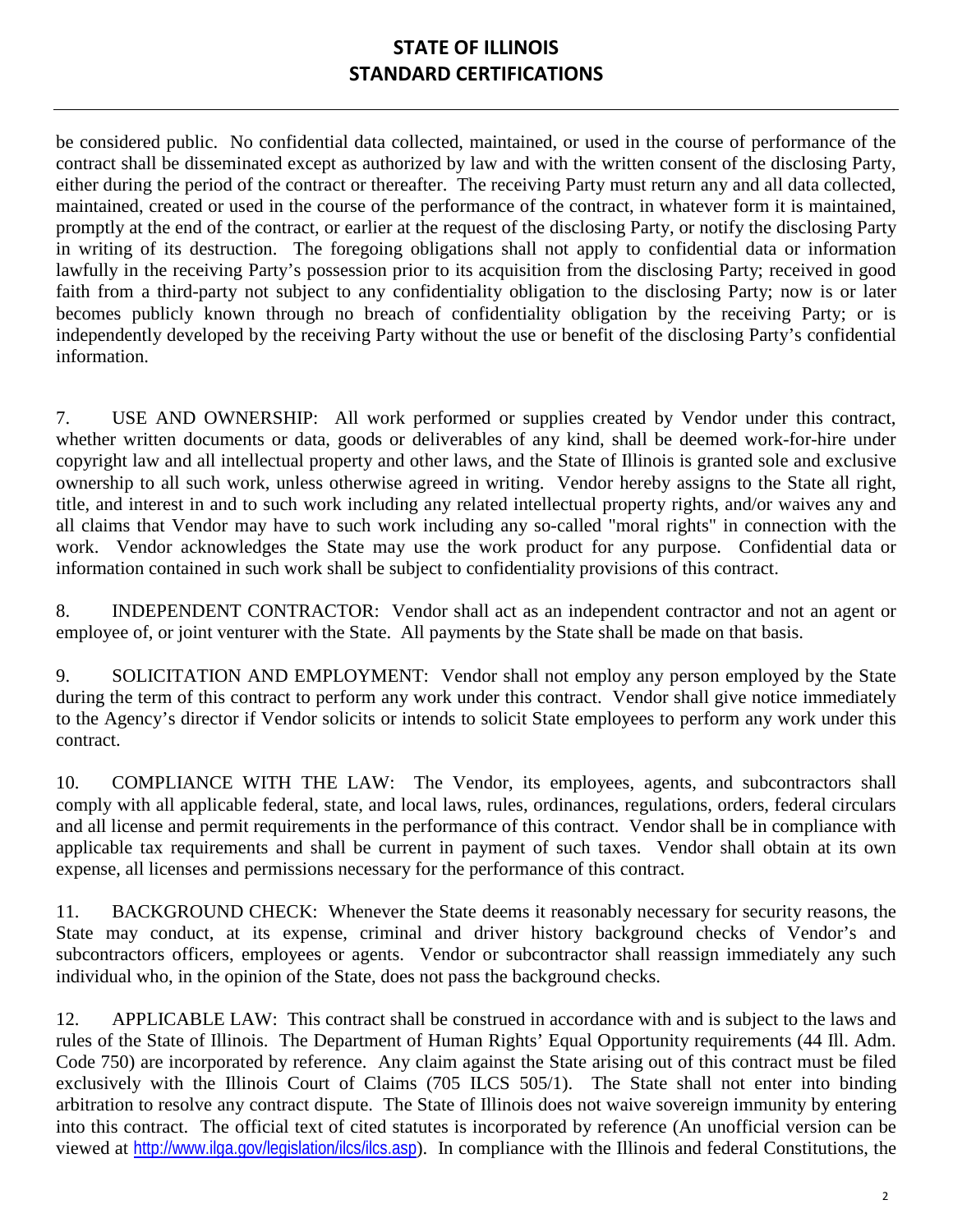## **STATE OF ILLINOIS STANDARD CERTIFICATIONS**

Illinois Human Rights Act, the U. S. Civil Rights Act, and Section 504 of the federal Rehabilitation Act and other applicable laws and rules the State does not unlawfully discriminate in employment, contracts, or any other activity.

13. ANTI-TRUST ASSIGNMENT: If Vendor does not pursue any claim or cause of action it has arising under federal or state antitrust laws relating to the subject matter of the contract, then upon request of the Illinois Attorney General, Vendor shall assign to the State rights, title and interest in and to the claim or cause of action.

14. CONTRACTUAL AUTHORITY: The Agency that signs for the State of Illinois shall be the only State entity responsible for performance and payment under the contract. When the Chief Procurement Officer or authorized designee signs in addition to an Agency, they do so as approving officer and shall have no liability to Vendor. When the Chief Procurement officer or authorized designee signs a master contract on behalf of State agencies, only the Agency that places an order with the Vendor shall have any liability to Vendor for that order.

15. NOTICES: Notices and other communications provided for herein shall be given in writing by registered or certified mail, return receipt requested, by receipted hand delivery, by courier (UPS, Federal Express or other similar and reliable carrier), by e-mail, or by fax showing the date and time of successful receipt. Notices shall be sent to the individuals who signed the contract using the contact information following the signatures. Each such notice shall be deemed to have been provided at the time it is actually received. By giving notice, either Party may change the contact information.

16. MODIFICATIONS AND SURVIVAL: Amendments, modifications and waivers must be in writing and signed by authorized representatives of the Parties. Any provision of this contract officially declared void, unenforceable, or against public policy, shall be ignored and the remaining provisions shall be interpreted, as far as possible, to give effect to the Parties' intent. All provisions that by their nature would be expected to survive, shall survive termination. In the event of a conflict between the State's and the Vendor's terms, conditions and attachments, the State's terms, conditions and attachments shall prevail.

17. PERFORMANCE RECORD / SUSPENSION: Upon request of the State, Vendor shall meet to discuss performance or provide contract performance updates to help ensure proper performance of the contract. The State may consider Vendor's performance under this contract and compliance with law and rule to determine whether to continue the contract, suspend Vendor from doing future business with the State for a specified period of time, or to determine whether Vendor can be considered responsible on specific future contract opportunities.

18. FREEDOM OF INFORMATION ACT: This contract and all related public records maintained by, provided to or required to be provided to the State are subject to the Illinois Freedom of Information Act notwithstanding any provision to the contrary that may be found in this contract.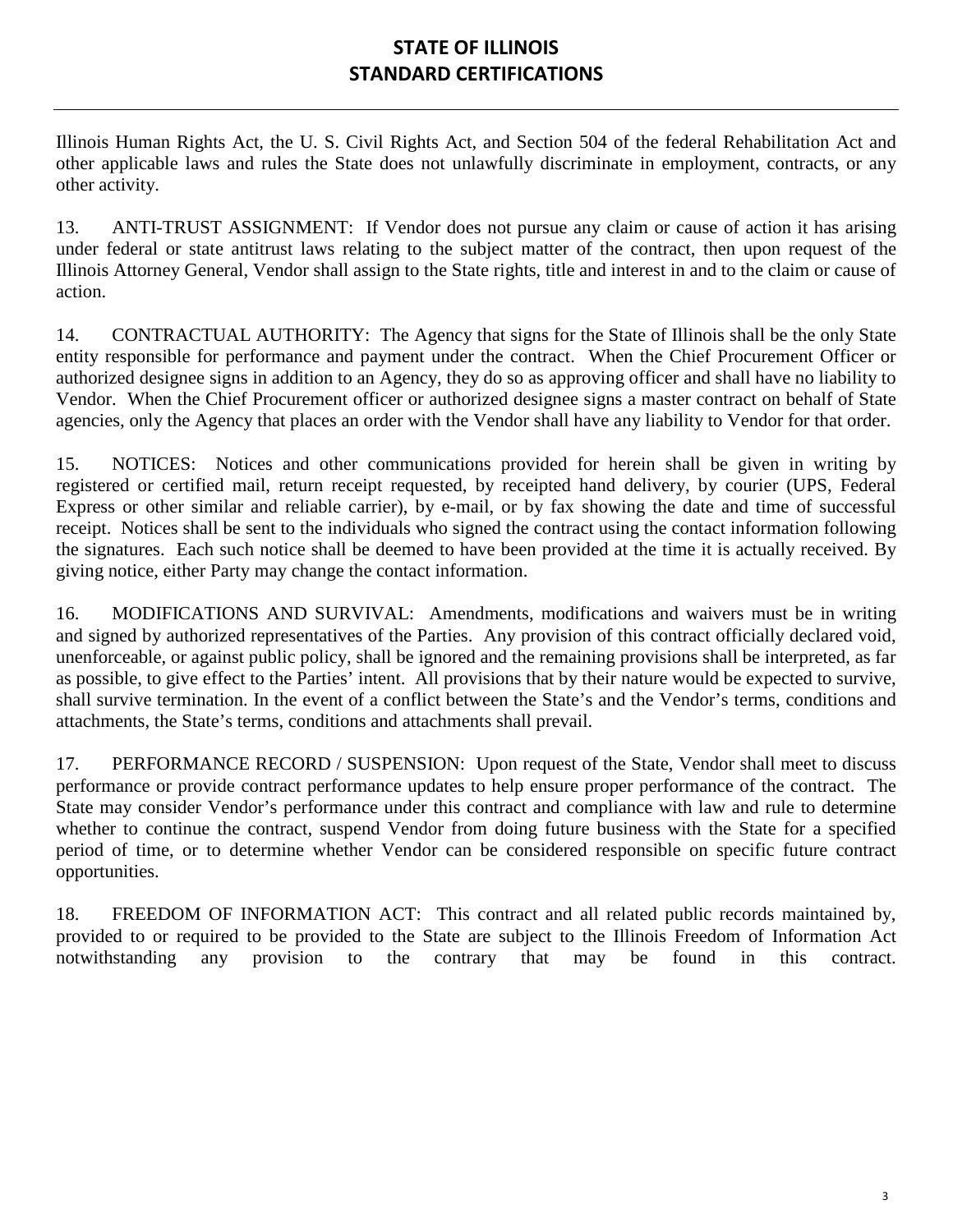Vendor acknowledges and agrees that compliance with this subsection in its entirety for the term of the contract and any renewals is a material requirement and condition of this contract. By executing this contract Vendor certifies compliance with this subsection in its entirety, and is under a continuing obligation to remain in compliance and report any non-compliance.

This subsection, in its entirety, applies to subcontractors used on this contract. Vendor shall include these Standard Certifications in any subcontract used in the performance of the contract using the Standard Certification form provided by the State.

If this contract extends over multiple fiscal years, including the initial term and all renewals, Vendor and its subcontractors shall confirm compliance with this section in the manner and format determined by the State by the date specified by the State and in no event later than July 1 of each year that this contract remains in effect.

If the Parties determine that any certification in this section is not applicable to this contract it may be stricken without affecting the remaining subsections.

- 1. As part of each certification, Vendor acknowledges and agrees that should Vendor or its subcontractors provide false information, or fail to be or remain in compliance with the Standard Certification requirements, one or more of the following sanctions will apply:
	- the contract may be void by operation of law,
	- the State may void the contract, and
	- the Vendor and it subcontractors may be subject to one or more of the following: suspension, debarment, denial of payment, civil fine, or criminal penalty.

Identifying a sanction or failing to identify a sanction in relation to any of the specific certifications does not waive imposition of other sanctions or preclude application of sanctions not specifically identified.

- 2. Vendor certifies it and its employees will comply with applicable provisions of the United States Civil Rights Act, Section 504 of the Federal Rehabilitation Act, the Americans with Disabilities Act, and applicable rules in performance of this contract.
- 3. Vendor, if an individual, sole proprietor, partner or an individual as member of a LLC, certifies he/she is not in default on an educational loan. 5 ILCS 385/3.
- 4. Vendor, if an individual, sole proprietor, partner or an individual as member of a LLC, certifies it he/she has not received (i) an early retirement incentive prior to 1993 under Section 14-108.3 or 16-133.3 of the Illinois Pension Code or (ii) an early retirement incentive on or after 2002 under Section 14-108.3 or 16-133.3 of the Illinois Pension Code. 30 ILCS 105/15a; 40 ILCS 5/14-108.3; 40 ILCS 5/16-133.
- 5. Vendor certifies that it is a legal entity authorized to do business in Illinois prior to submission of a bid, offer, or proposal. 30 ILCS 500/1-15.80, 20-43.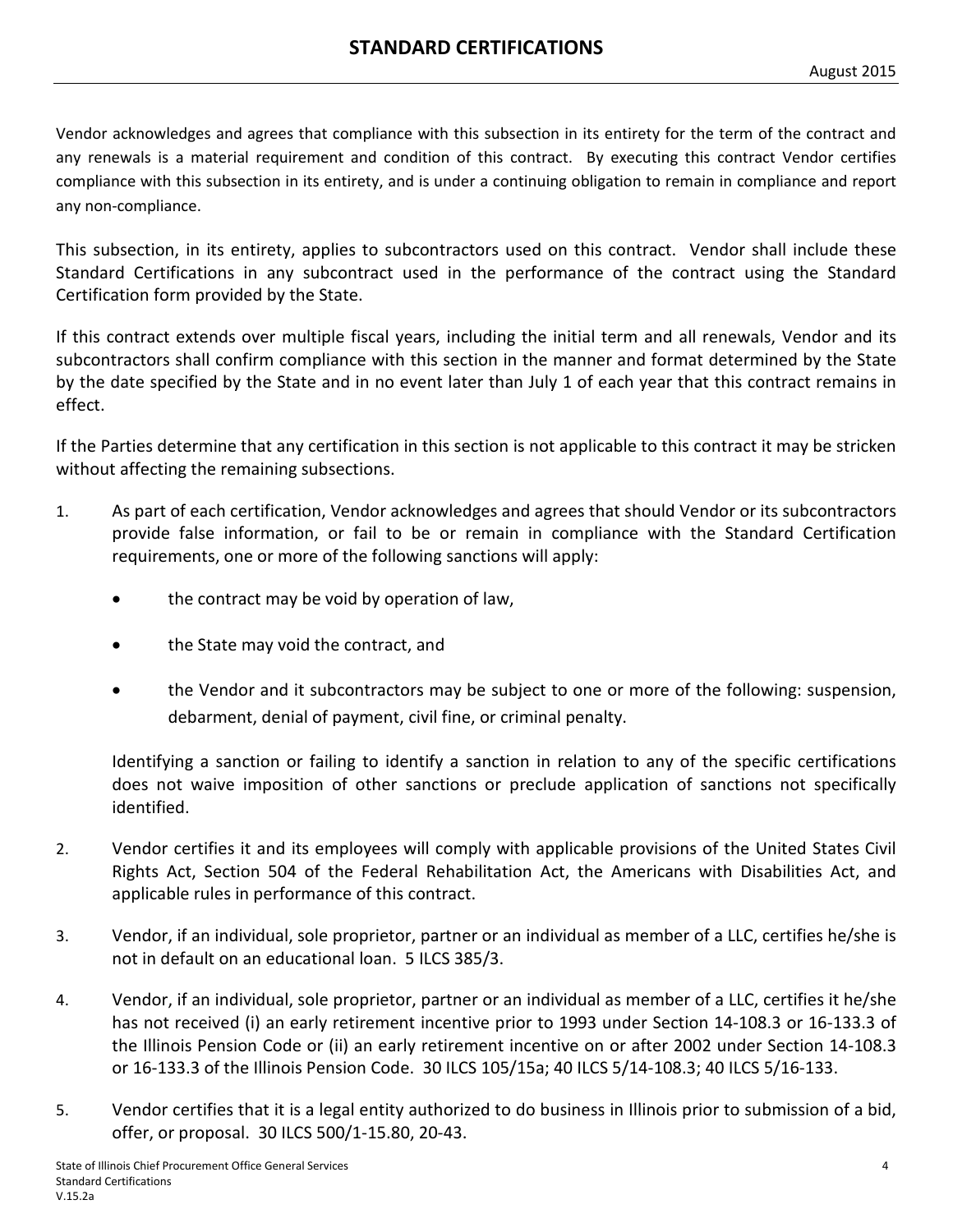- 6. To the extent there was a current Vendor providing the services covered by this contract and the employees of that Vendor who provided those services are covered by a collective bargaining agreement, Vendor certifies (i) that it will offer to assume the collective bargaining obligations of the prior employer, including any existing collective bargaining agreement with the bargaining representative of any existing collective bargaining unit or units performing substantially similar work to the services covered by the contract subject to its bid or offer; and (ii) that it shall offer employment to all employees currently employed in any existing bargaining unit who perform substantially similar work to the work that will be performed pursuant to this contract. This does not apply to heating, air conditioning, plumbing and electrical service contracts. 30 ILCS 500/25-80.
- 7. Vendor certifies it has neither been convicted of bribing or attempting to bribe an officer or employee of the State of Illinois or any other State, nor made an admission of guilt of such conduct that is a matter of record. 30 ILCS 500/50-5.
- 8. If Vendor has been convicted of a felony, Vendor certifies at least five years have passed after the date of completion of the sentence for such felony, unless no person held responsible by a prosecutor's office for the facts upon which the conviction was based continues to have any involvement with the business. 30 ILCS 500/50-10.
- 9. If Vendor or any officer, director, partner, or other managerial agent of Vendor has been convicted of a felony under the Sarbanes-Oxley Act of 2002, or a Class 3 or Class 2 felony under the Illinois Securities Law of 1953, Vendor certifies at least five years have passed since the date of the conviction. Vendor further certifies that it is not barred from being awarded a contract and acknowledges that the State shall declare the contract void if this certification is false. 30 ILCS 500/50-10.5.
- 10. Vendor certifies it is not barred from having a contract with the State based upon violating the prohibitions related to either submitting/writing specifications or providing assistance to an employee of the State of Illinois by reviewing, drafting, directing, or preparing any invitation for bids, a request for proposal, or request of information, or similar assistance (except as part of a public request for such information). 30 ILCS 500/50-10.5(e), *amended* by Pub. Act No. 97-0895 (August 3, 2012).
- 11. Vendor certifies that it and its affiliates are not delinquent in the payment of any debt to the State (or if delinquent has entered into a deferred payment plan to pay the debt), and Vendor and its affiliates acknowledge the State may declare the contract void if this certification is false or if Vendor or an affiliate later becomes delinquent and has not entered into a deferred payment plan to pay off the debt. 30 ILCS 500/50-11, 50-60.
- 12. Vendor certifies that it and all affiliates shall collect and remit Illinois Use Tax on all sales of tangible personal property into the State of Illinois in accordance with provisions of the Illinois Use Tax Act and acknowledges that failure to comply may result in the contract being declared void. 30 ILCS 500/50-12.
- 13. Vendor certifies that it has not been found by a court or the Pollution Control Board to have committed a willful or knowing violation of the Environmental Protection Act within the last five years, and is therefore not barred from being awarded a contract. 30 ILCS 500/50-14.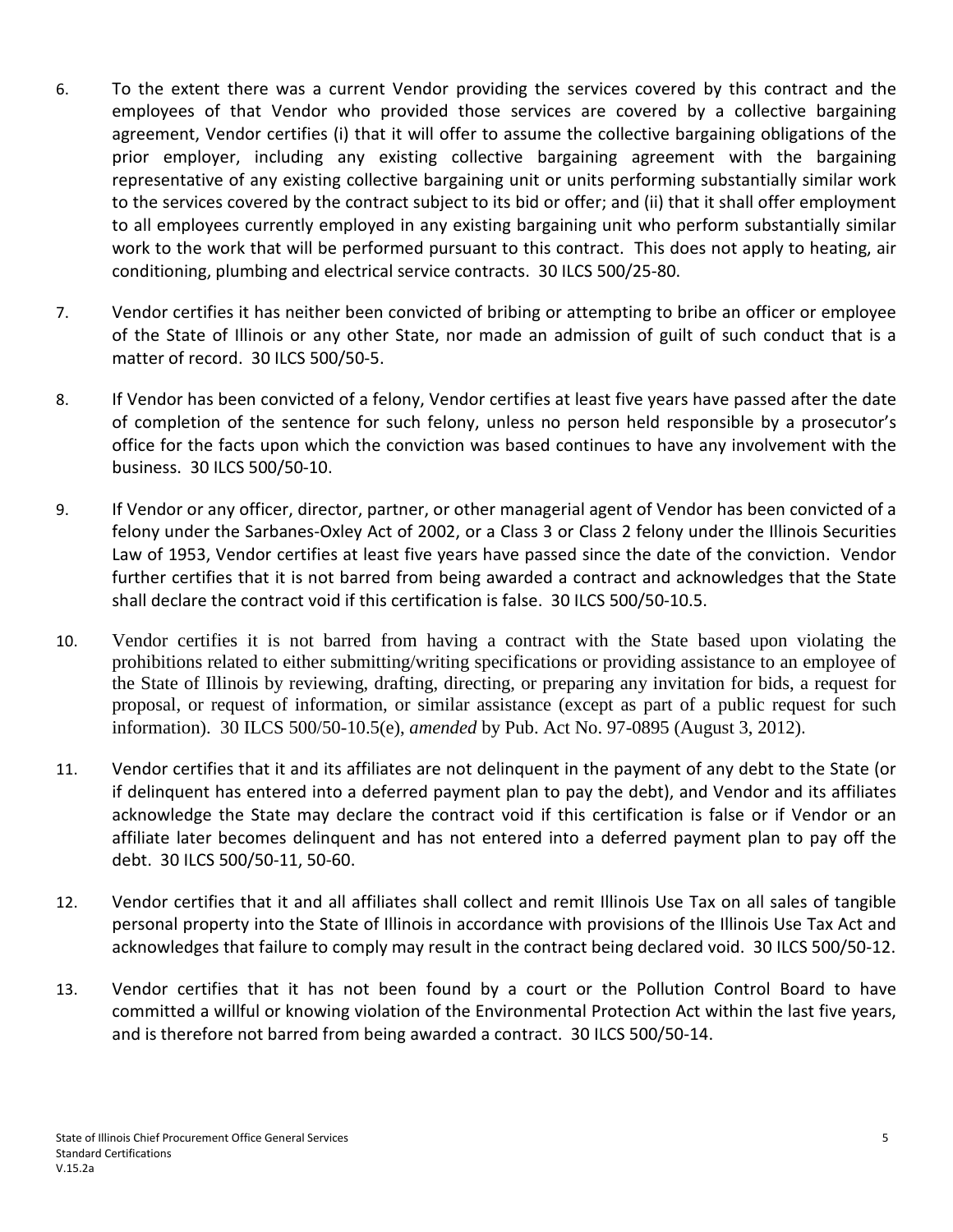- 14. Vendor certifies it has neither paid any money or valuable thing to induce any person to refrain from bidding on a State contract, nor accepted any money or other valuable thing, or acted upon the promise of same, for not bidding on a State contract. 30 ILCS 500/50-25.
- 15. Vendor certifies it is not in violation of the "Revolving Door" provisions of the Illinois Procurement Code. 30 ILCS 500/50-30.
- 16. Vendor certifies that it has not retained a person or entity to attempt to influence the outcome of a procurement decision for compensation contingent in whole or in part upon the decision or procurement. 30 ILCS 500/50-38.
- 17. Vendor certifies that if it has hired a person required to register under the Lobbyist Registration Act to assist in obtaining any State contract, that none of the lobbyist's costs, fees, compensation, reimbursements, or other remuneration were billed to the State. 30 ILCS 500\50-38.
- 18. Vendor certifies it will report to the Illinois Attorney General and the Chief Procurement Officer any suspected collusion or other anti-competitive practice among any bidders, offerors, contractors, proposers, or employees of the State. 30 ILCS 500/50-40, 50-45, 50-50.
- 19. Vendor certifies steel products used or supplied in the performance of a contract for public works shall be manufactured or produced in the United States, unless the executive head of the procuring Agency/University grants an exception. 30 ILCS 565.
- 20. Drug Free Workplace
	- 20.1 If Vendor employs 25 or more employees and this contract is worth more than \$5,000, Vendor certifies it will provide a drug free workplace pursuant to the Drug Free Workplace Act.
	- 20.2 If Vendor is an individual and this contract is worth more than \$5000, Vendor certifies it shall not engage in the unlawful manufacture, distribution, dispensation, possession, or use of a controlled substance during the performance of the contract. 30 ILCS 580.
- 21. Vendor certifies that neither Vendor nor any substantially owned affiliate is participating or shall participate in an international boycott in violation of the U.S. Export Administration Act of 1979 or the applicable regulations of the United States. Department of Commerce. 30 ILCS 582.
- 22. Vendor certifies it has not been convicted of the offense of bid rigging or bid rotating or any similar offense of any state or of the United States. 720 ILCS 5/33 E-3, E-4.
- 23. Vendor certifies it complies with the Illinois Department of Human Rights Act and rules applicable to public contracts, which include providing equal employment opportunity, refraining from unlawful discrimination, and having written sexual harassment policies. 775 ILCS 5/2-105.
- 24. Vendor certifies it does not pay dues to or reimburse or subsidize payments by its employees for any dues or fees to any "discriminatory club." 775 ILCS 25/2.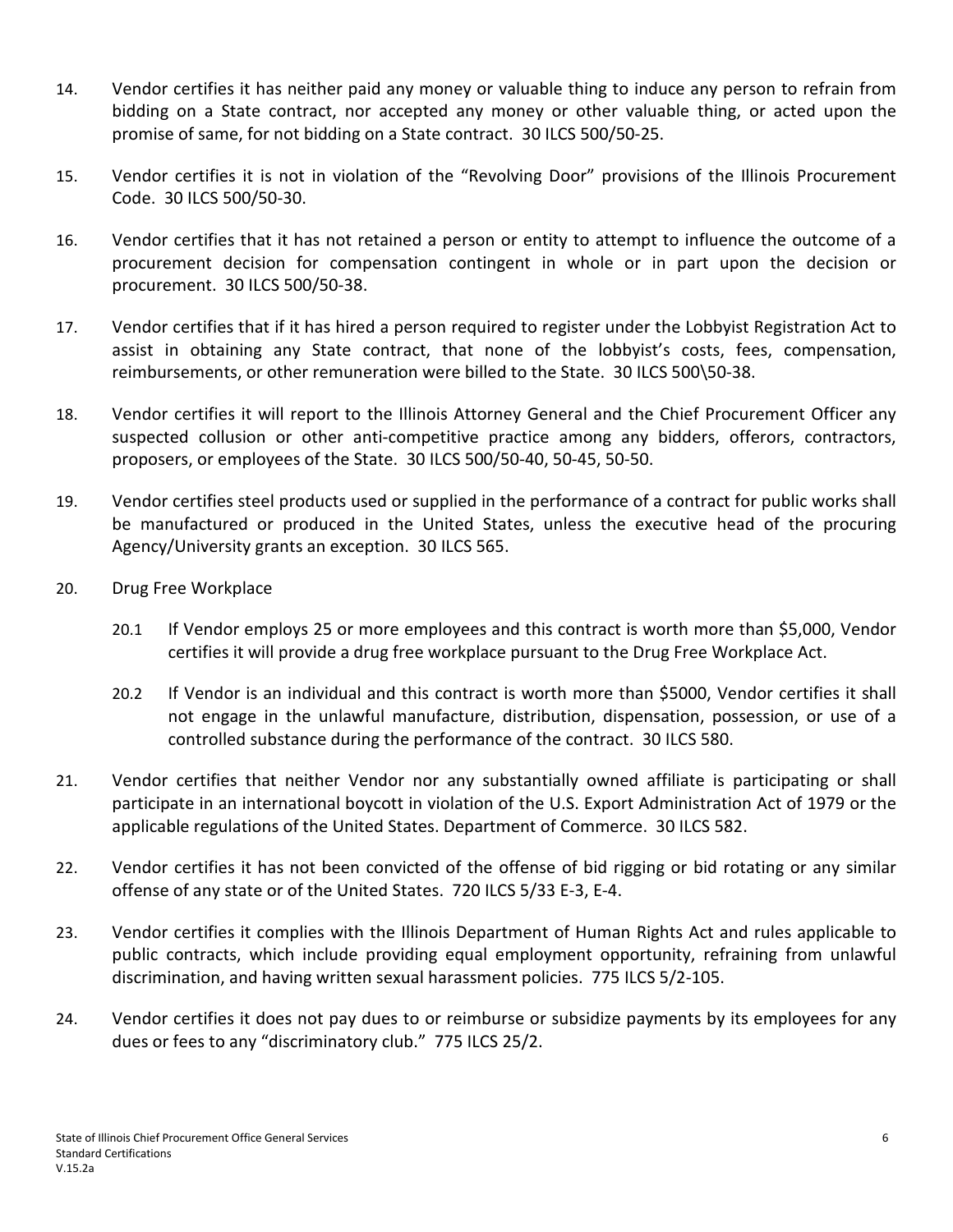- 25. Vendor certifies that no foreign-made equipment, materials, or supplies furnished to the State under the contract have been or will be produced in whole or in part by forced labor or indentured labor under penal sanction. 30 ILCS 583.
- 26. Vendor certifies that no foreign-made equipment, materials, or supplies furnished to the State under the contract have been produced in whole or in part by the labor of any child under the age of 12. 30 ILCS 584.
- 27. Vendor certifies that any violation of the Lead Poisoning Prevention Act, as it applies to owners of residential buildings, has been mitigated. 410 ILCS 45.
- 28. Vendor warrants and certifies that it and, to the best of its knowledge, its subcontractors have and will comply with Executive Order No. 1 (2007). The Order generally prohibits Vendors and subcontractors from hiring the then-serving Governor's family members to lobby procurement activities of the State, or any other unit of government in Illinois including local governments if that procurement may result in a contract valued at over \$25,000. This prohibition also applies to hiring for that same purpose any former State employee who had procurement authority at any time during the one-year period preceding the procurement lobbying activity.
- 29. Vendor certifies that information technology, including electronic information, software, systems and equipment, developed or provided under this contract comply with the applicable requirements of the Illinois Information Technology Accessibility Act Standards as published at ([www.dhs.state.il.us/iitaa](http://www.dhs.state.il.us/iitaa)) 30 ILCS 587.
- 30. Vendor certifies that it has read, understands, and is in compliance with the registration requirements of the Elections Code (10 ILCS 5/9-35) and the restrictions on making political contributions and related requirements of the Illinois Procurement Code. 30 ILCS 500/20-160 and 50-37. Vendor will not make a political contribution that will violate these requirements.

In accordance with section 20-160 of the Illinois Procurement Code, Vendor certifies as applicable:

 $\Box$  Vendor is not required to register as a business entity with the State Board of Elections.

or

 Vendor has registered with the State Board of Elections. As a registered business entity, Vendor acknowledges a continuing duty to update the registration as required by the Act.

31. Vendor certifies that if it is awarded a contract through the use of the preference required by the Procurement of Domestic Products Act, then it shall provide products pursuant to the contract or a subcontract that are manufactured in the United States. 30 ILCS 517.